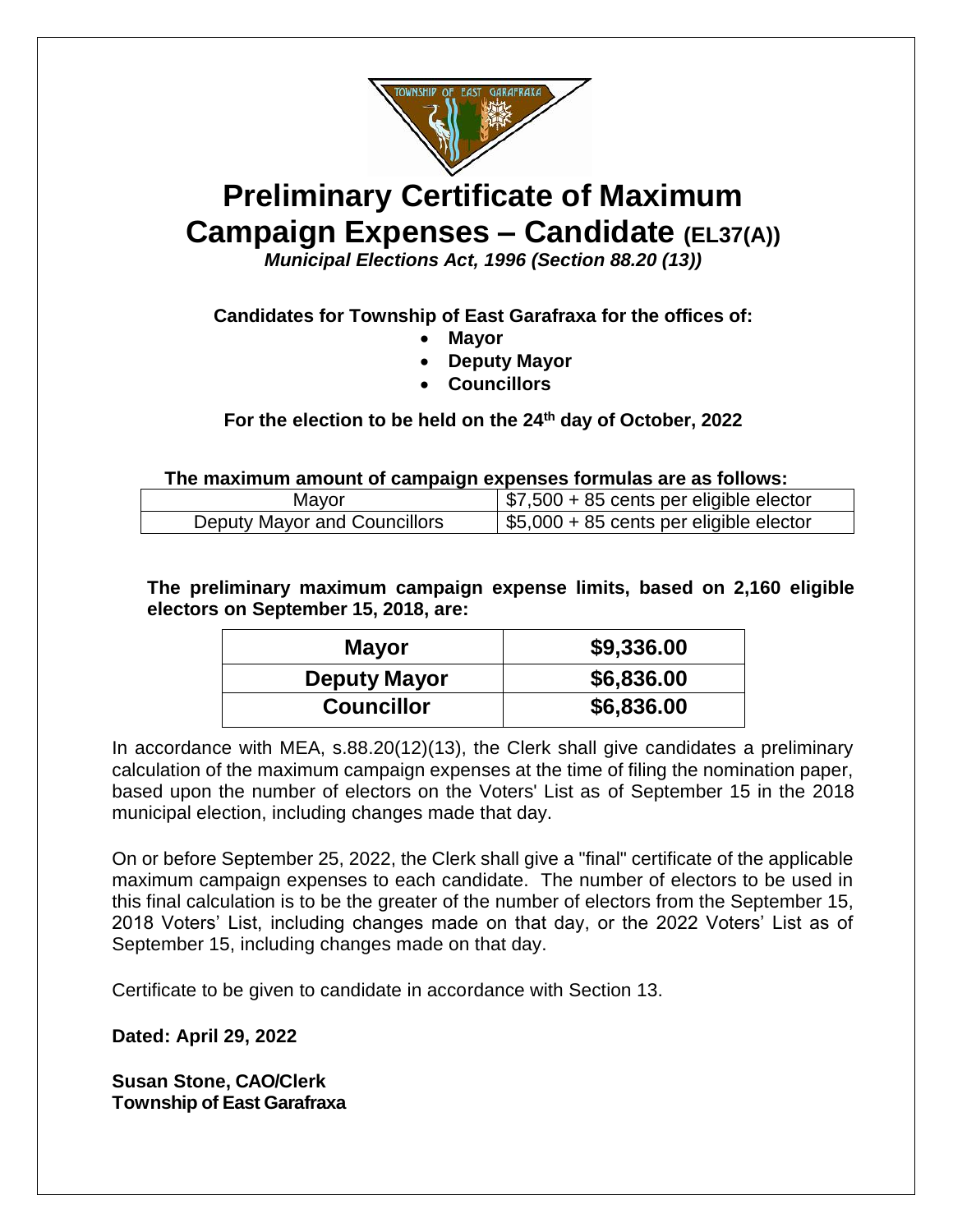

# **Preliminary Certificate of Maximum Amount of Contributions to Candidate's Own Campaign**

**(EL37(B))**

*Municipal Elections Act, 1996 (s.33.0.2, 88.9.1)*

**Candidates for Township of East Garafraxa for the offices of:**

- **Mayor**
- **Deputy Mayor**
- **Councillors**

**For the election to be held on the 24th day of October, 2022**

**The maximum amount of candidate's own campaign contributions formulas are as follows:**

| Mayor                        | $\frac{1}{2}$ \$7,500 + 20 cents per eligible elector |
|------------------------------|-------------------------------------------------------|
| Deputy Mayor and Councillors | $\frac{1}{2}$ \$5,000 + 20 cents per eligible elector |

**The preliminary maximum amount of contributions to a candidate's own campaign limits, based on 2,160 eligible electors on September 15, 2018, are:**

| <b>Mayor</b>        | \$7,932.00 |
|---------------------|------------|
| <b>Deputy Mayor</b> | \$5,432.00 |
| <b>Councillor</b>   | \$5,432.00 |

In accordance with MEA, s.33.0.2(1), the Clerk shall give the candidate a preliminary calculation of the permitted amount of contributions to a candidate's own campaign as of the filing date, using the number of electors from the Voters' List as it existed on Nomination Day of the previous election, adjusted for applications under s.24 and s.25 that were approved as of that day. (s.88.9.1(7)).

On or before September 25, 2022, the Clerk shall give the candidate a final calculation of the permitted amount of contributions to a candidate's own campaign. The number of electors to be used in this final calculation is to be the greater number of electors for the office from the Voters' List as it existed on Nomination Day of the previous election, adjusted for changes on that day or the number of electors on September 15 in the year of the current election, adjusted for changes made on that day.

In accordance with s.88.9.1(5), the Clerk is not required to give a certificate if the maximum amount is \$25,000.

Certificate to be given to candidate in accordance with Section 13.

**Dated: April 29, 2022 Susan Stone, CAO/Clerk Township of East Garafraxa**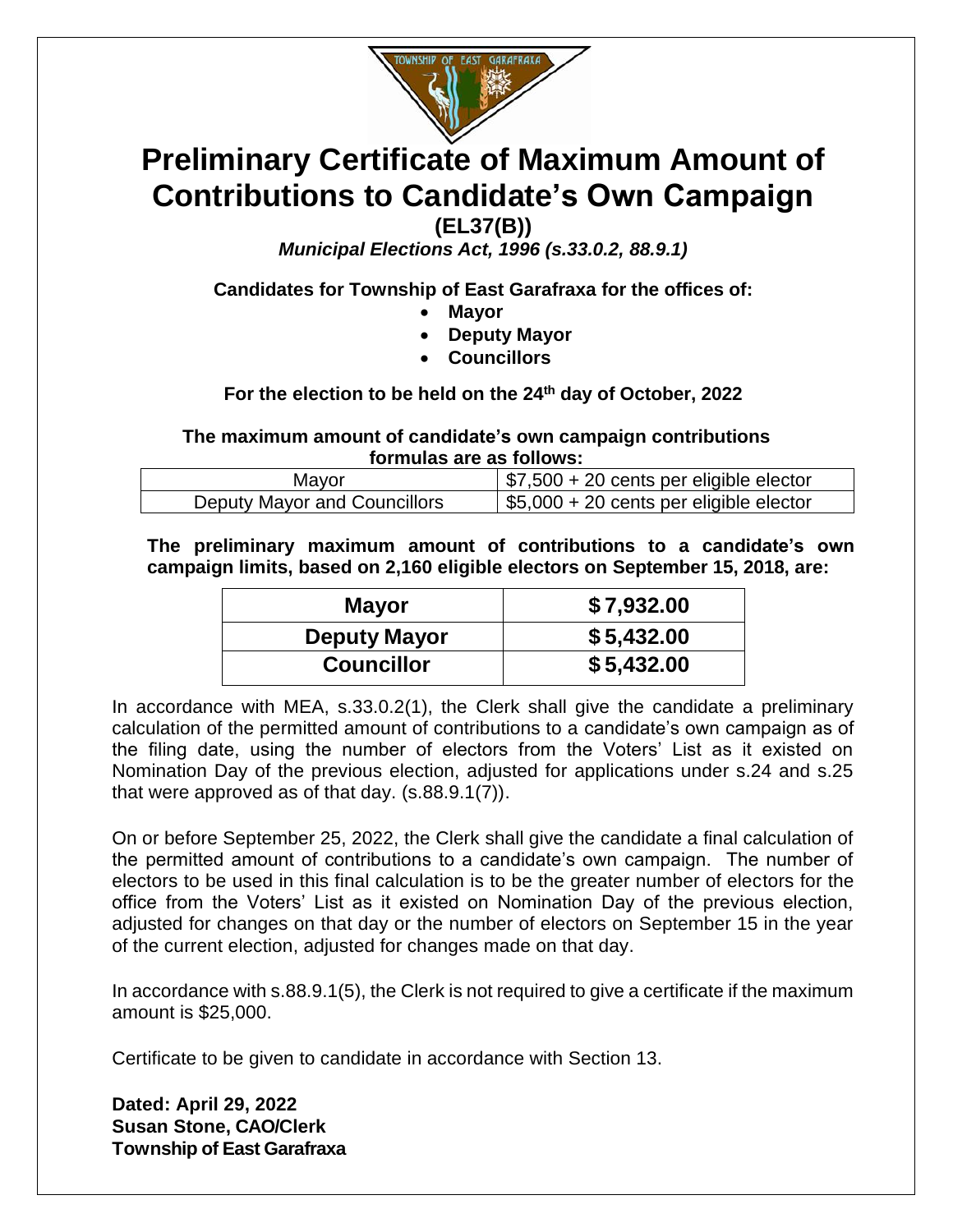

# **Preliminary Certificate of Maximum Amount of Expenses for Parties etc. – Candidate (EL37(C))**

*Municipal Elections Act, 1996 (s.88.20(9)(13))*

**Candidates for Township of East Garafraxa for the offices of:**

- **Mayor**
- **Deputy Mayor**
- **Councillors**

## **For the election to be held on the 24th day of October, 2022**

**The maximum amount of expenses for parties etc., after voting day, formulas are as follows:**

| Mayor                        | 10 per cent of the amount calculated                                                             |
|------------------------------|--------------------------------------------------------------------------------------------------|
|                              | under paragraph 1 of section 5.                                                                  |
| Deputy Mayor and Councillors | 10 per cent of the amount calculated<br>under paragraph 2 of section 5. O. Reg.<br>150/18, s. 2. |

**The preliminary maximum amount of expenses for parties etc., after voting day, are:**

| <b>Mayor</b>        | \$933.60 |
|---------------------|----------|
| <b>Deputy Mayor</b> | \$683.60 |
| <b>Councillor</b>   | \$683.60 |

In accordance with MEA, s., the 88.20(13), the Clerk shall give candidates a preliminary certificate of the maximum amount permitted on or before September 25, 2022.

The formula to be used is the greater of the number of electors for the office on September 15 of the previous election, adjusted for changes approved as of that day or the number of electors as it exists on September 15 in the 2022 municipal election, adjusted for changes made on that day.

Certificate to be given to candidate in accordance with Section 13.

**Dated: April 29, 2022**

**Susan Stone, CAO/Clerk Township of East Garafraxa**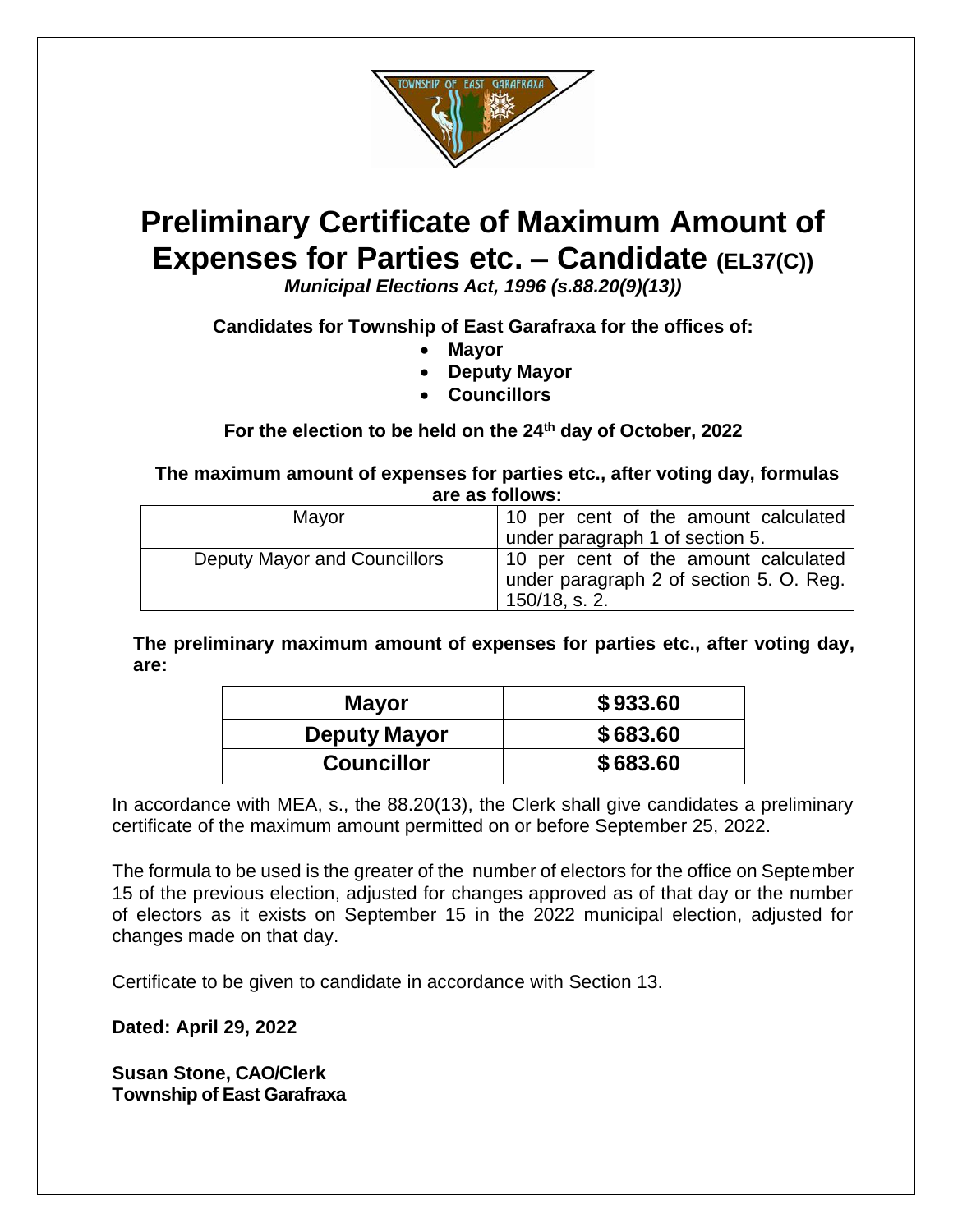

#### **Notice of Penalties & Refund of Filing Fee** *Municipal Elections Act, 1996, Section 33.1*

Pursuant to Section 33.1 of the Municipal Elections Act ("the Act"), before Voting Day the Clerk is required to give to each person nominated for an office, notice of:

- (a) the penalties under subsections 88.23 (2) and 92 (1) related to election campaign finances; and
- (b) the refund of the nomination filing fee that the candidate is entitled to receive in the circumstances described in section 34.

## **Effect of default by candidate**

88.23(1) A candidate is subject to the penalties listed in subsection (2), in addition to any other penalty that may be imposed under this Act,

- (a) if the candidate fails to file a document as required under section 88.25 or 88.32 by the relevant date;
- (b) if a document filed under section 88.25 shows on its face a surplus, as described in section 88.31, and the candidate fails to pay the amount required by subsection 88.31 (4) to the clerk by the relevant date;
- (c) if a document filed under section 88.25 shows on its face that the candidate has incurred expenses exceeding what is permitted under section 88.20; or
- (d) if a document filed under section 88.32 shows on its face a surplus and the candidate

#### **Penalties**

- (2) Subject to subsection (7), in the case of a default described in subsection (1),
- (a) the candidate forfeits any office to which he or she was elected and the office is deemed to be vacant; and
- (b) until the next regular election has taken place, the candidate is ineligible to be elected or appointed to any office to which this Act applies. 2016, c. 15, s. 60.

## **Cessation of penalty**

(9) The penalties set out in subsection (2) for a default described in clause (1) (a) do not take effect if, no later than 2 p.m. on the day that is 30 days after the applicable day for filing the document, the candidate files the relevant document as required under section 88.25 or 88.32 and pays the clerk a late filing fee of \$500. 2016, c. 15, s. 60.

#### **Offences re campaign finances Offences by candidate**